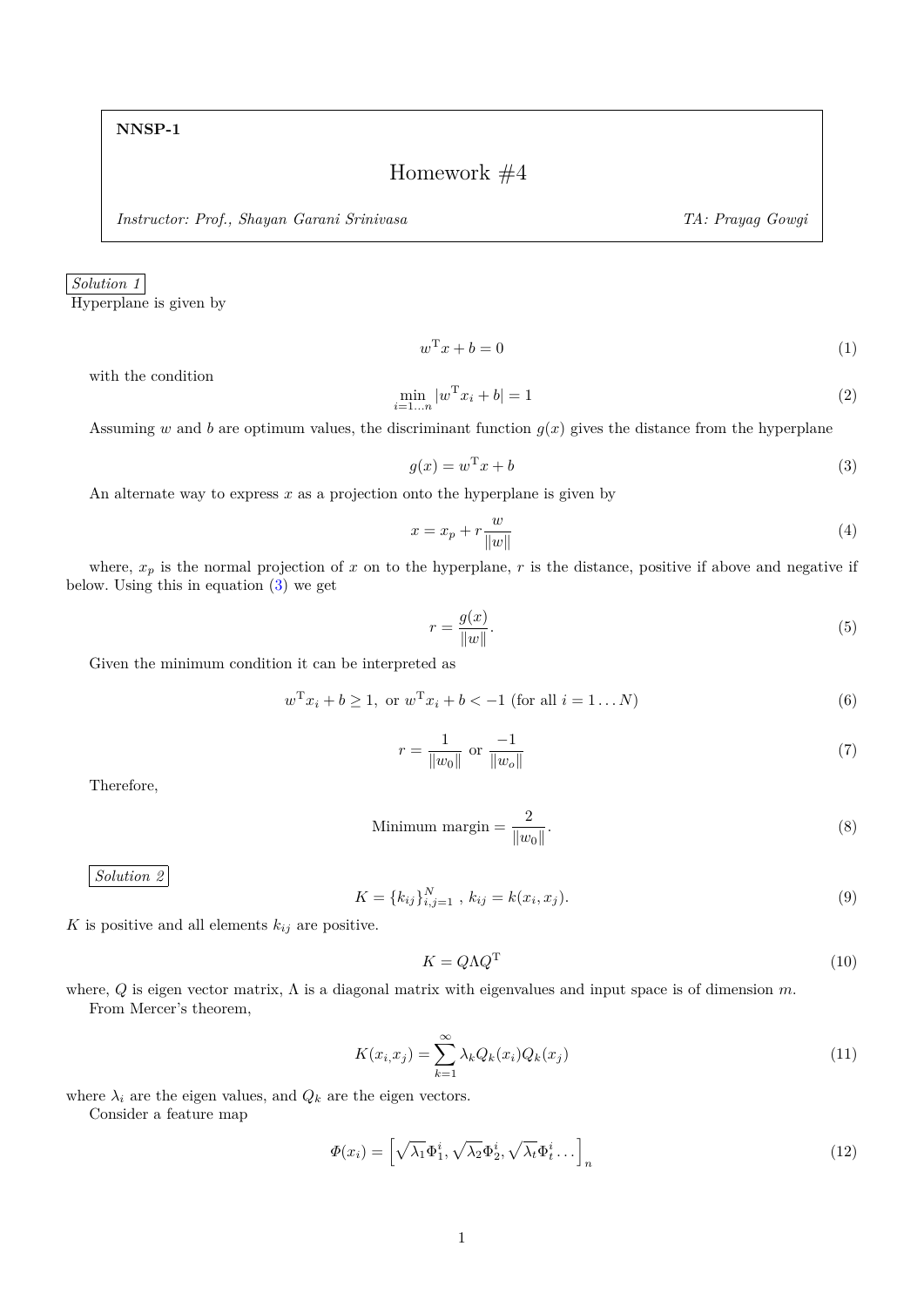and inner product between  $\Phi(x_i)$  and  $\Phi(x_j)$  is given by

$$
\langle \Phi(x_i)\Phi(x_j) \rangle = \sum_{t=1}^n \lambda_t \Phi_t^i \Phi_t^j = K_{ij}
$$

$$
= (Q\Lambda Q^{\mathrm{T}})_{ij}
$$

However, we know that  $K_{ij}$  are positive for all  $i, j$ .

*Solution 3*

(a) (a)

$$
K(x, x_j) = (x^{\mathrm{T}} x_j + 1)^P
$$
  
\n
$$
K(Q_x, Q_{x_j}) = ((Qx)^{\mathrm{T}} (Qx_j) + 1)^P
$$
  
\n
$$
= (Q^{\mathrm{T}} Q x^{\mathrm{T}} x_j + 1)^P
$$
\n(13)

Given  $Q^{\text{T}} = Q^{-1}$ ,  $Q^T Q = 1$ ,

$$
K(Q_x, Q_{x_j}) = (x^{\mathrm{T}} x_j + 1)^P = K(x, x_j). \tag{14}
$$

(b)

$$
K(x, x_j) = \exp\left(-\frac{1}{2\sigma^2}||x - x_i||^2\right)
$$
 (15)

$$
K(Qx, Qx_j) = \exp\left(-\frac{1}{2\sigma^2} ||Qx - Qx_i||^2\right)
$$

$$
= \exp\left(-\frac{1}{2\sigma^2} ||Q(x - x_i)||^2\right)
$$

Taking *Q* as a constant outside the norm,

$$
K(Qx, Qx_j) = \exp\left(-\frac{1}{2\sigma^2} \left(\sqrt{Q^TQ}\right)^2 \|x - x_i\|^2\right)
$$

$$
= \exp\left(-\frac{1}{2\sigma^2} \|x - x_i\|^2\right) = K(x, x_j)
$$

(c)

$$
K(x, x_j) = \tanh\left(\beta x^{\mathrm{T}} x_j + \beta_1\right) \tag{16}
$$

$$
K(Qx, Qx_j) = \tanh (\beta (Qx)^{T} (Qx_j) + \beta_1)
$$
  
= tanh  $(\beta x^{T} x_j + \beta_1)$  since  $Q^{T} Q = 1$ .  
=  $K(x, x_j)$ 

(b) Yes, invariance in the input space is maintained in the feature space.

*Solution 4*

We generated the data as shown in Figure (1) of HW4. We used package e1071 in R to perform this experiment. The kernel is polynomial type. We were able to classify the data into two separate classes. Code is attached.